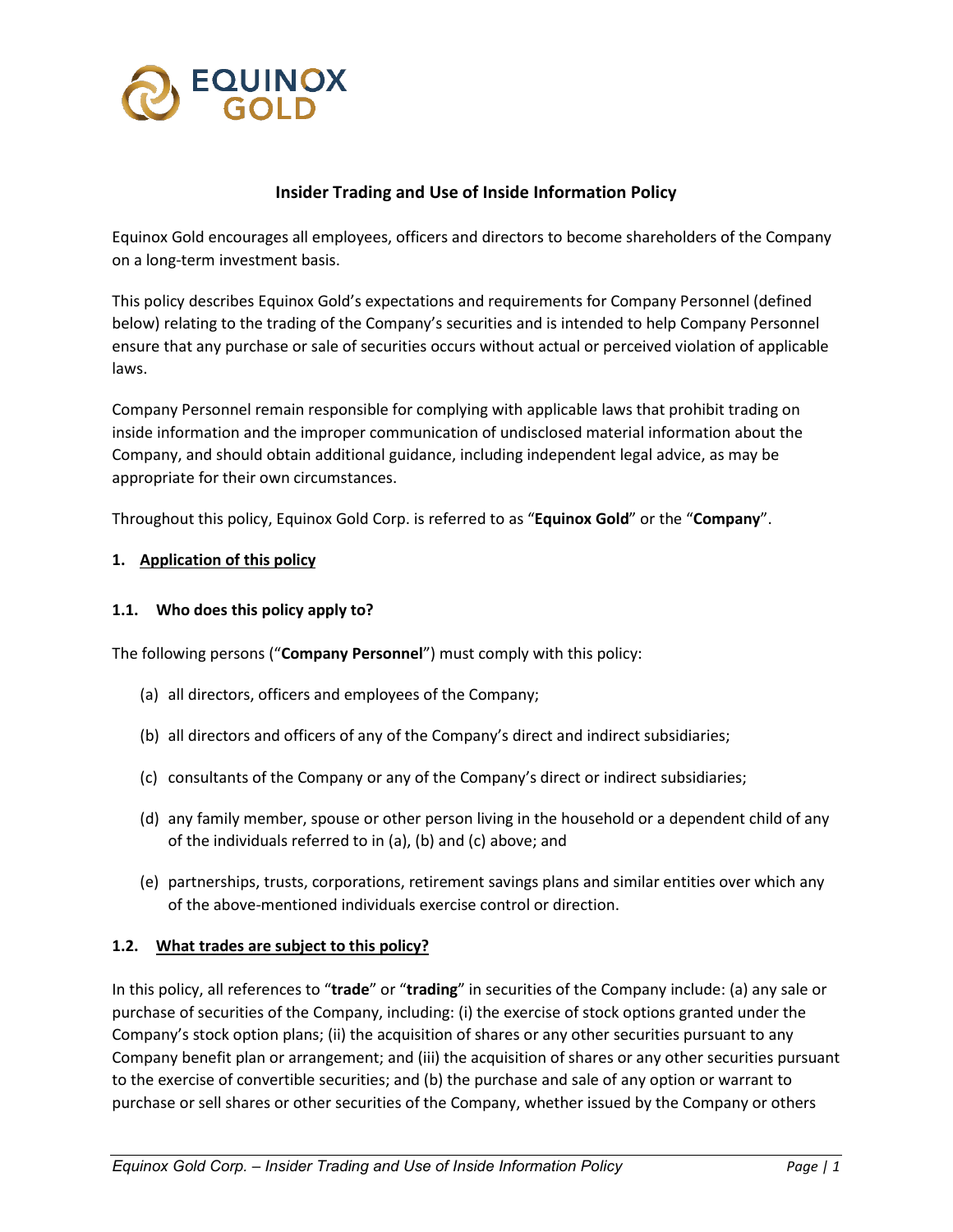("**Derivative Securities**"), that would be required to be reported by insiders in accordance with applicable laws or regulations (including *National Instrument 55-104 – Insider Reporting Requirements and Exemptions* ("**NI 55-104**")).

### **2. Inside Information**

In this policy, "**Inside Information**" means:

- (a) a change in the business, operations, or capital of the Company (including its subsidiaries), that would reasonably be expected to have a significant effect on the market price or value of the securities of the Company, and includes any decision to implement such a change by the Company's Board of Directors or by senior management who believe that confirmation of the decision by the Company's Board of Directors is probable;
- (b) a fact that would be reasonably be expected to have a significant effect on the market price or value of the Company's securities, including Derivative Securities; or
- (c) any information which is not generally available to the public that a reasonable investor would be likely to consider important in deciding whether to buy, hold or sell securities of the Company,

in each case, which has not been generally disclosed to the public. Inside Information is considered "generally disclosed" when it has been publicly disclosed in a manner calculated to effectively reach the marketplace and public investors have been given a reasonable amount of time to analyze the information. Disclosure of such information will most often occur by way of press release but may be disclosed by other means in accordance with the Company's Communications and Corporate Disclosure Policy.

Company Personnel considering a trade in securities of the Company must determine, before making such trade, if they are aware of any information that is Inside Information.

Company Personnel should be cautious in deciding if they hold Inside Information. Generally, if information would be likely to influence a person's decision to buy or sell securities of the Company and it has not been generally disclosed, it will be Inside Information. Company Personnel should contact the General Counsel if they are unsure about whether they hold Inside Information or refer to Schedule "A" for a non-exhaustive list of examples of information that may constitute Inside Information.

## <span id="page-1-0"></span>**3. Requirement to keep Inside Information confidential**

Except as permitted by this Section [3,](#page-1-0) Inside Information must be kept strictly confidential by all Company Personnel until after it has been generally disclosed; this requirement includes avoiding the discussion of Inside Information within the hearing of, or leaving it exposed to, any person who has no need to know such information. Company Personnel with knowledge of Inside Information must not encourage any other person or company to trade in the securities of the Company, regardless of whether the Inside Information is specifically communicated to such person or company.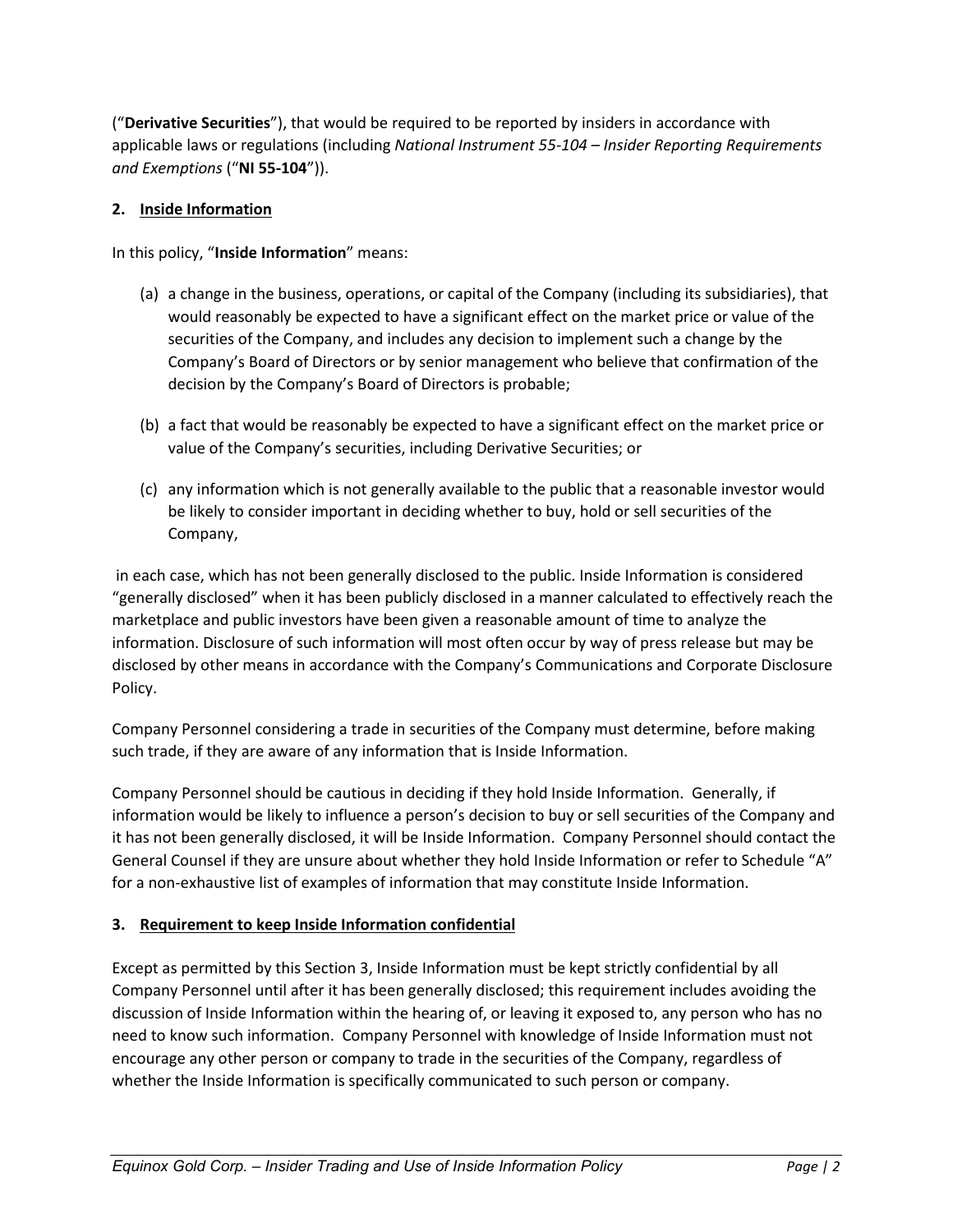Inside Information may only be disclosed if:

- (a) the disclosure is necessary in the course of the Company's business and the person receiving such information has a legitimate need to know such information and has been advised that it is confidential (if the Inside Information must be disclosed to a recipient who is not Company Personnel, the recipient must have entered into a confidentiality agreement in favour of the Company where, among other things, the recipient acknowledges the requirements of applicable laws relating to trading securities with knowledge of Inside Information in respect of the Company that has not been generally disclosed, and to such recipient disclosing Inside Information to another person or company);
- (b) disclosure is compelled by judicial process; or
- (c) disclosure is expressly authorized by the Company's Disclosure Committee or its Board of Directors.

Company Personnel should contact the General Counsel if they are unsure if any information is Inside Information or disclosure of any Inside Information is in the necessary course of the Company's business.

#### **4. Prohibition against trading on Inside Information**

Company Personnel must not purchase, sell, or otherwise trade securities or Derivative Securities of the Company with the knowledge of Inside Information until:

- (a) the completion of one full trading day following the public disclosure of the Inside Information, whether by way of press release or a filing made with securities regulatory authorities; or
- (b) the Inside Information ceases to be material (for example, a potential transaction that was the subject of the information is abandoned, and either Company Personnel are so advised by the CEO or General Counsel, or such abandonment has been generally disclosed).

In addition, Company Personnel must not make any trades in securities of the Company during the black-out periods described in Sectio[n 6](#page-3-0) of this policy.

#### **5. Prohibition against certain types of trading**

Certain types of trades in Company securities by Company Personnel can raise concerns about potential breaches of applicable securities law or that the interests of the persons making the trade are not aligned with those of the Company. Company Personnel are therefore prohibited from, directly or indirectly, undertaking any of the following activities:

(a) **Speculating**: speculating in securities of the Company, which may include buying with the intention of quickly reselling such securities, or selling securities of the Company with the intention of quickly buying such securities, "rapid buying and selling" (other than in connection with the acquisition and sale of shares issued under the Company's stock option plans or any other Company benefit plan or arrangement).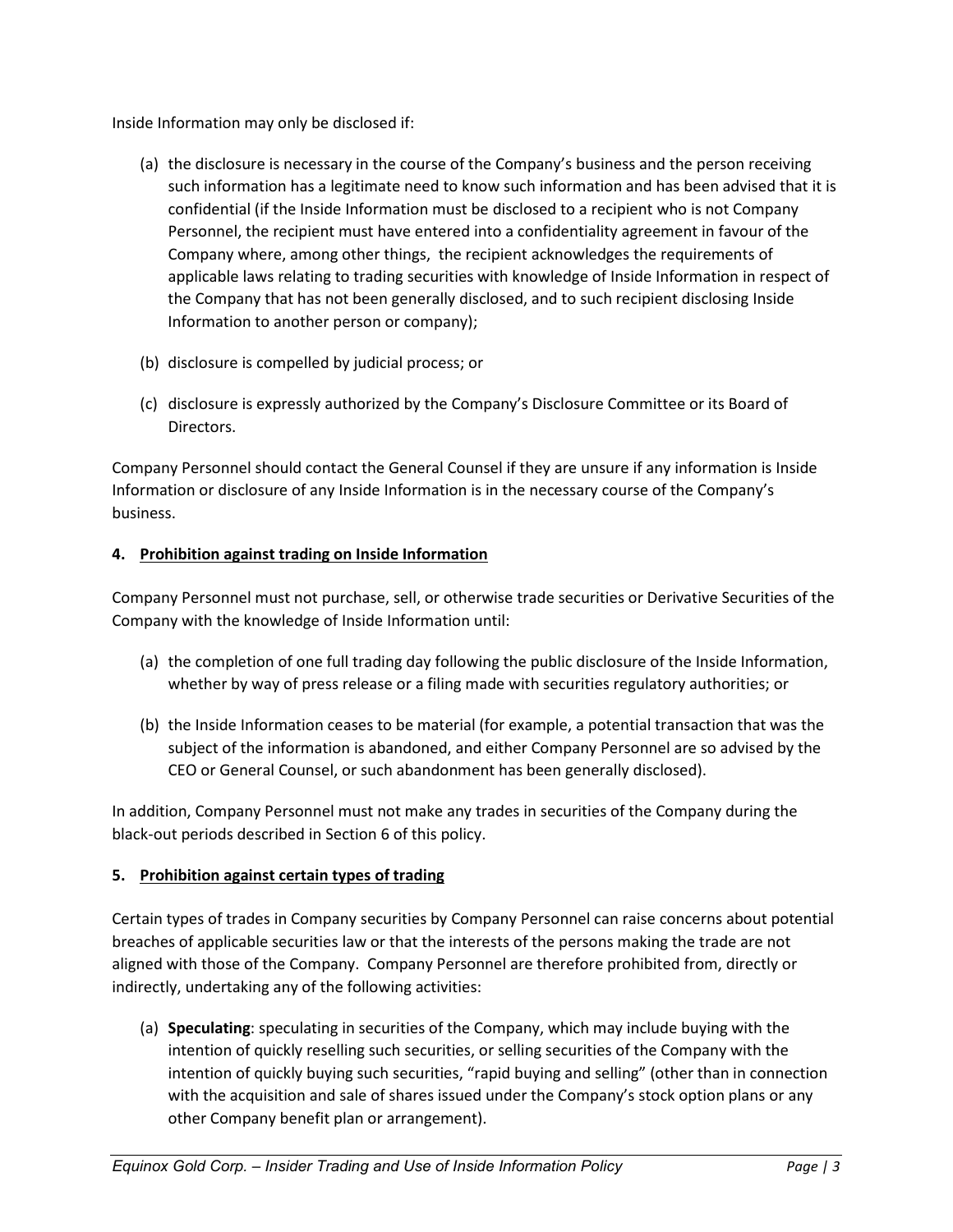- (b) **Short selling**: short selling of securities of the Company or sales of borrowed securities of the Company. The short sale of Company shares as a method of facilitating the exercise of a valid fixed price option granted by the Company is not a short sale for this purpose. Before selling short against an option, the holder of the option should bring the proposed transaction to the attention of the Company's General Counsel, CEO or CFO to ensure the transaction is treated properly, unless the transaction is through the use of an option exercise and sale facility established by the Company.
- (c) **Call options**: selling a "call option" giving the holder an option to purchase securities of the Company.
- (d) **Put options**: buying a "put option" giving the holder an option to sell securities of the Company.
- (e) **Hedging**: acquiring financial instruments, including for greater certainty, prepaid variable forward contracts, equity swaps, collars or units of exchanged funds, that are designed to hedge or offset a decrease in market value of options, warrants or equity securities granted as compensation or held directly or indirectly by the officer or director.

These prohibitions should be read as extending to securities of other public companies where the price or value of such securities may reasonably be expected to be affected by changes in the price of the Company's securities.

Any trading contrary to the prohibitions described in this section may constitute a breach of applicable laws and could result in liability for the individual involved and the Company.

## <span id="page-3-0"></span>**6. Restrictions on trading of Company securities**

## **6.1. Black-out periods**

A "**black-out period**" is a period when management determines that some or all Company Personnel are not permitted to trade in securities of the Company.

A black-out period will be in effect for all Company Personnel during the period of preparation of the Company's interim or annual financial results, starting three weeks before and ending on the date after the public disclosure of the interim or annual financial results, whether by way of press release or a filing made with securities regulatory authorities.

Additional black-out periods may be prescribed from time to time when it is determined there may be undisclosed Inside Information concerning the Company that makes it inappropriate for Company Personnel to be trading. In such circumstances, the General Counsel will issue a notice instructing relevant Company Personnel not to trade in securities of the Company until further notice. This notice will contain a reminder that the fact that there is a restriction on trading may itself constitute Inside Information or information that may lead to rumors and must be kept confidential. No reason for the black-out period is required to be provided.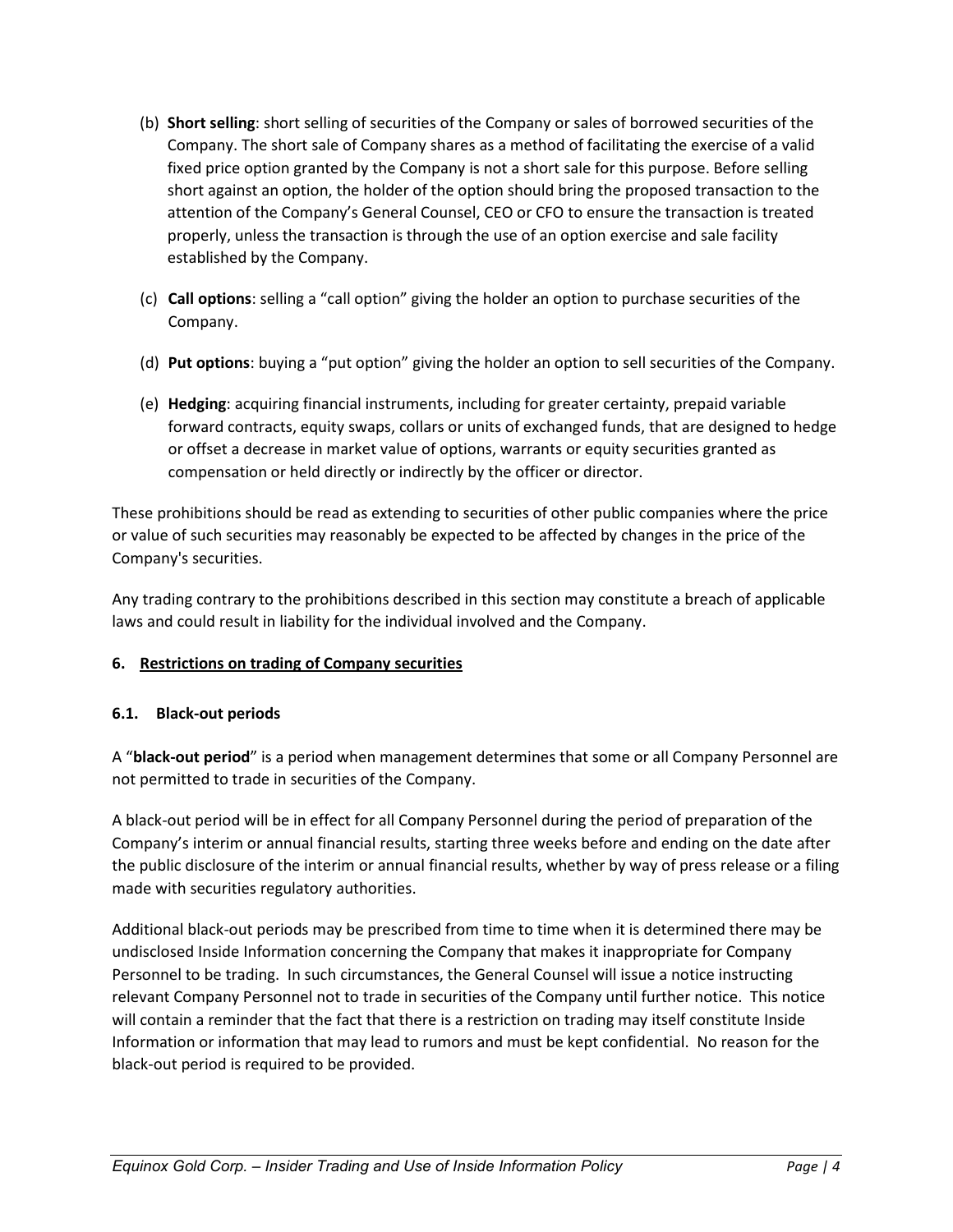Company Personnel may exercise fixed price stock options or warrants issued by the Company during a black-out period or participate in any Employee Share Purchase Plan ("**ESPP**") offered by the Company. However, such Company Personnel may not sell any securities of the Company acquired from the exercise, or participation in the ESPP, until the relevant black-out period has ended.

# **6.2. No standing orders or discretionary authority**

To avoid inadvertent conflict with this policy and contravention of applicable securities laws, Company Personnel should not place standing orders (e.g., "limit" orders) with a broker to trade in Company securities, unless such instructions are made in compliance with securities laws and guidance concerning automatic trading plans and the applicable Company Personnel has informed the General Counsel of any such automatic trading plan before its implementation. Standing orders leave Company Personnel without any control over the timing of the transaction, which could be executed by the broker when the Company Personnel is aware of Inside Information. Similarly, Company Personnel are also cautioned not to provide others (such as brokers) with discretion to make purchases or dispositions of Company securities on behalf of Company Personnel, as securities law treats such actions as trades of the Company Personnel.

# **7. Reporting Requirements**

The Company's directors, certain officers and certain other employees of the Company and its subsidiaries are deemed "**Reporting Insiders**" by applicable laws. Reporting Insiders must file all required insider reports or other reports of trades with Canadian securities regulators within the mandated time periods, using the System for Electronic Disclosure by Insiders known as SEDI. This includes filing any direct or indirect beneficial ownership of, or control or direction over, securities of the Company and of any change in such ownership, control, or direction. In addition, Reporting Insiders must also include in their reports any monetization, non-recourse loan or similar arrangement, trade or transaction that changes the Reporting Insider's economic exposure to or interest in securities of the Company and which may not necessarily involve a sale, whether or not required under applicable law.

It is the responsibility of each Reporting Insider to comply with these reporting requirements. The Company may assist a Reporting Insider in the preparation and filing of insider reports upon request.

# **8. General**

# **8.1. Compliance with this policy and applicable laws**

Penalties for trading on or communicating material non-public information can be severe, both for individuals involved and for the Company. Accordingly, compliance by Company Personnel with this policy is mandatory.

Failure by any Company Personnel to observe this policy or comply with applicable laws relating to trading in the Company's securities may result the Company taking disciplinary action, which could include termination of employment. The Company may also pursue legal remedies through the courts.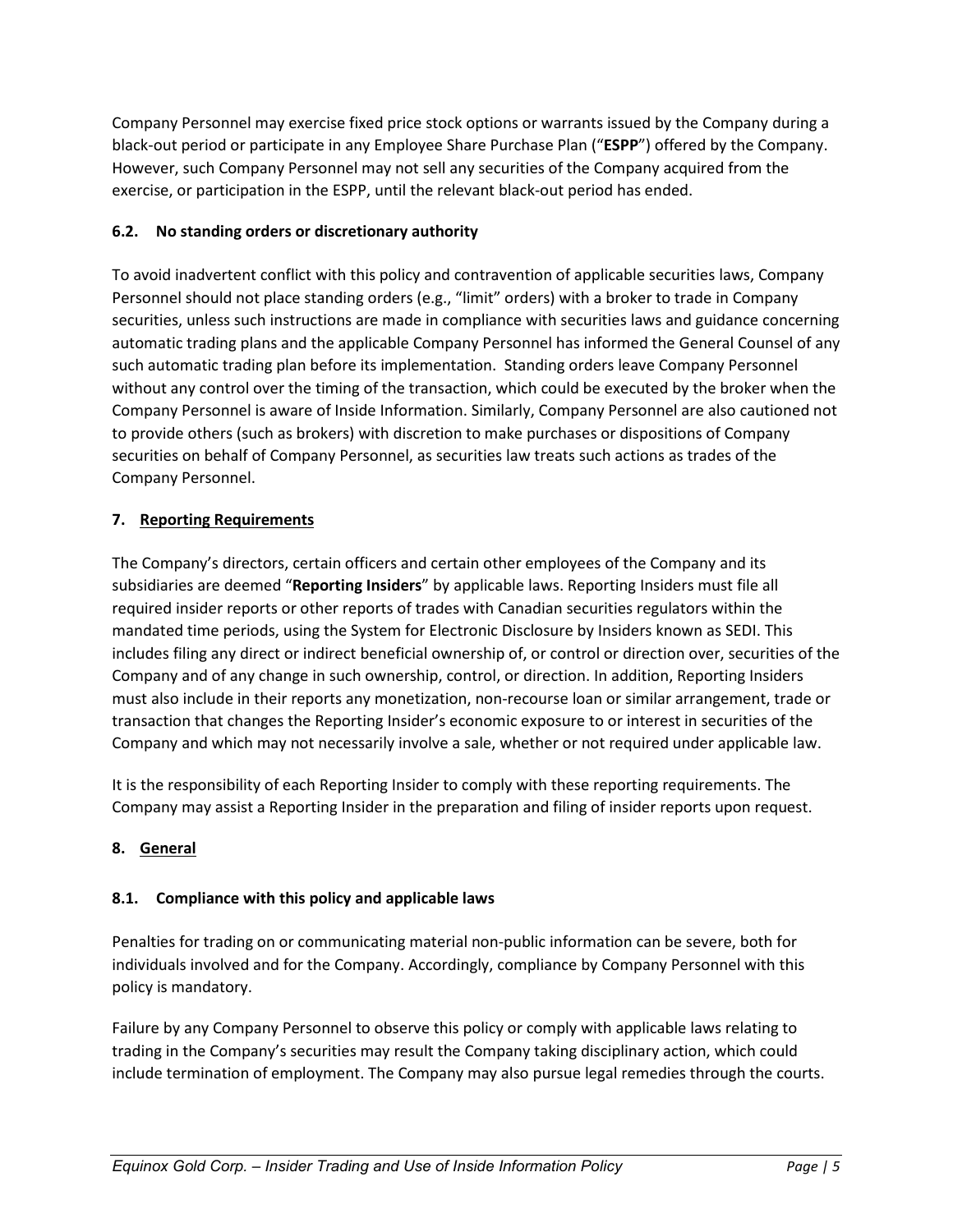If appropriate, the Company will report a breach of this policy by any Company Personnel to the appropriate regulatory authorities, which may result in a wide range of penalties, including: (a) fines and penal sanctions; (b) civil actions for damages; (c) an accounting to the Company for any benefit or advantage received; and (d) administrative sanctions by securities commissions.

### **8.2. Acknowledgement of policy**

As part of Equinox Gold's commitment to compliance, all Company Personnel will be provided with a copy of this policy when they are engaged by the Company, or when the policy is amended in any material respect and will be required to acknowledge that they have read and understood the policy and agree to comply with the procedures and restrictions set out in the policy.

#### **8.3. Administration of this policy**

The Company's Board of Directors has designated the General Counsel to administer this policy. Any questions relating to the policy should be directed to General Counsel: secretary@equinoxgold.com

The policy will be reviewed annually, and any changes must be approved by the Board of Directors.

#### **Approved by the Board of Directors**

Adopted: March 3, 2021

Updated: January, 2022